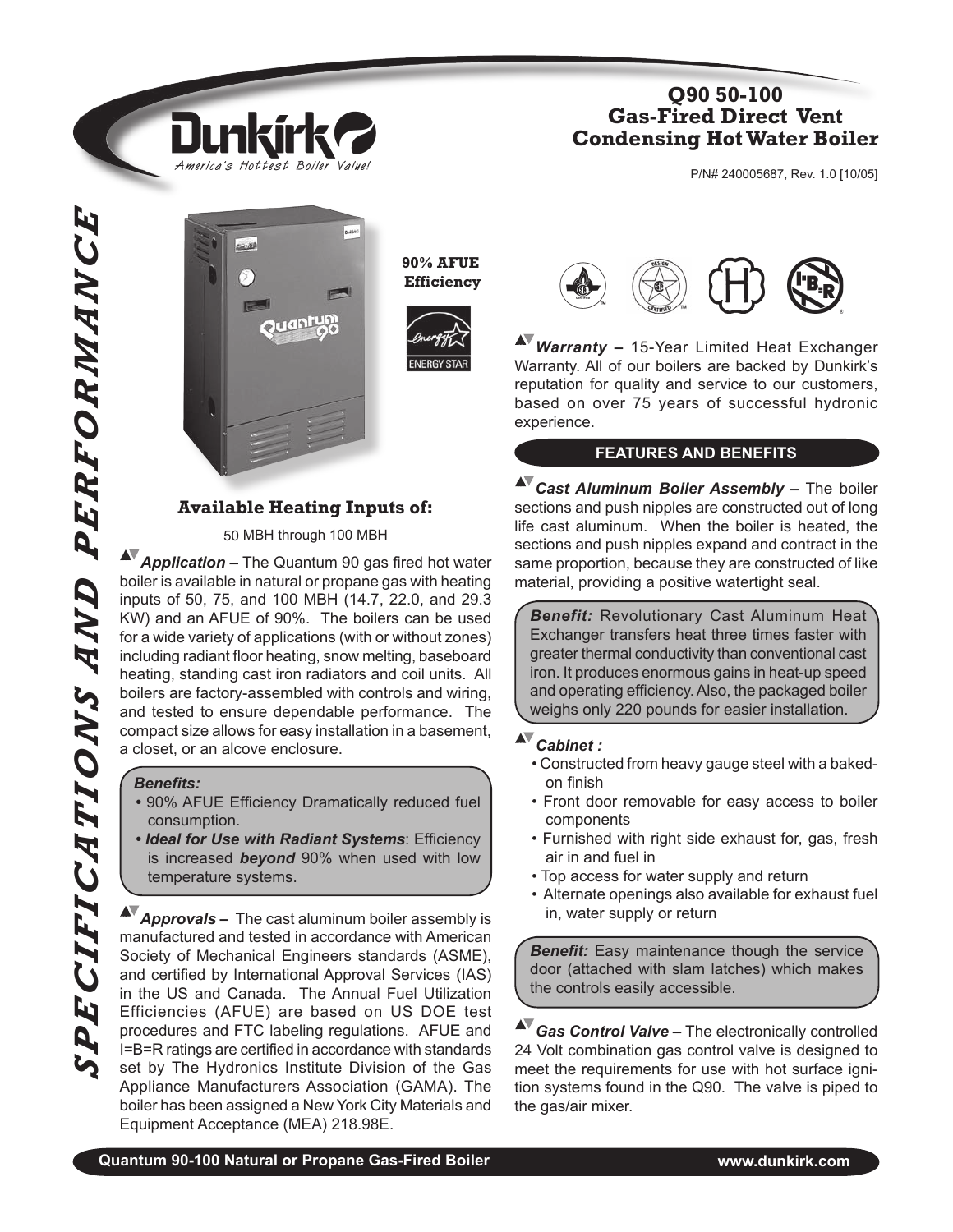## **QUANTUM 90-100 NATURAL OR PROPANE GAS-FIRED BOILER**

### **FEATURES AND BENEFITS** *Continued*

*Casting Temperature Safety Switch –* In the event there is lack of water in the boiler, the casting temperature safety switch (located on the top of the aluminum boiler section) shuts down the boiler by turning off power to the Integrated Boiler Control (IBC). To restart the boiler, verify that the boiler is properly filled with water and then manually reset the switch. **WARNING! NEVER RUN WA-TER INTO A HOT EMPTY BOILER.**

*High Limit Aquastat Control –* The high limit aquastat control determines the maximum boiler water temperature and also provides a means for protecting the boiler and heating system from unsafe operating conditions which could damage the boiler. The aquastat is tied in with the IBC and is factory set at 100°F (37.8°C) water temperature. The high limit set point is field adjustable and may be set anywhere between 100°F (37.8°C) and 200°F (93.3°C). The field set point adjustment for each installation depends on the heating system's requirements.

*Hot Surface Igniter –* The 120 Volt hot surface igniter heats up to 1,800°F (98.2°C) to initiate combustion of the gas in the burner. The igniter is mounted next to the burner through the gas/air mixer. The igniter also serves as a means for proving the main burner flame by flame rectification. In case of a lack of flame signal on three consecutive trials for ignition, the IBC will lockout.

*Vent Temperature Safety Switch –* The vent temperature safety switch is a disc thermostat [180°F (82.2°C) set point] on the induced draft fan outlet port. The switch protects the fan and CPVC vent pipe (furnished with boiler) from high temperature conditions for the discharging of flue gases. The vent temperature safety switch automatically resets when the vent temperature decreases 15°F (9.4°C).

*Draft Inducer –* (blower) draws in the outside combustion air to mix with gas, which flows into the pre-mix burner and combusts. The fan then forces the resulting flue gases from the boiler unit and providing a positive removal of the flue gases discharged through the vent piping to the outdoors.

#### *Benefits:*

- Cooled flue gas can be safely vented through easy to install economical CPVC and PVC.
- Sealed Combustion, Premix Gas Burner, and Low Flame Temperature which drastically reduces CO and NOx emissions, and contributes to a cleaner and healthier environment.
- Combustion Air is drawn directly from the outdoors (sealed combustion, "direct vent") and does not compete with building occupants for fresh air.

*Differential Pressure Air Proving Switch –* The pressure switch monitors air flow by sensing the differential pressure measured in inches of water ("w.c.). The factory settings on these switches are 1.17" w.c. (2.9l mbar) for the Q90-100, 1.35" w.c. (3.36 mbar) for the Q90-75, and 1.55" w.c. (3.98 mbar) for the Q90-50. The contracts are normally open, but close when the draft inducer is running which causes the differential pressure at the switch to exceed the setting. The closed switch proves there is appropriate air flow for combustion. The pressure switch shuts off the main burner if the differential pressure is inadequate due to a blocked vent pipe, a blocked air intake, blocked boiler sections or a blocked draft inducer. After five (5) minutes of lack of the adequate differential pressure, the IBC will lockout. The "PURGE" indicator light will blink, indicating a failure to prove adequate combustion air flow or flue gas flow.

*Integrated Boiler Control (IBC) –* The Integrated Boiler Control operates the combustion air blower, the circulator pump and the hot surface igniter/flame sensor. The IBC contains four diagnostic indicator lights.

*Benefit:* Simplified Controls with high limit and low water cut-off for operation safety and maximum reliability.

*Circulator Pump* – The water lubricated maintenancefree pump and isolation valves are furnished in the carton inside the boiler cabinet, and can be installed at the installer's preferred location. The isolation ball valves on the inlet and outlet of the pump eliminate the need to drain the heating system if pump servicing is required.

*Drain Valve –* The ¾" (19mm) drain valve is furnished on the front of the boiler. Any piping installed below the elevation of this drain valve will require additional drain valves to be installed at low points in the piping system in order to drain the entire system.

**AV** Relief Valve – The relief valve is furnished as standard on top of the boiler and provides for pressure relief of the heating system in case of abnormal operating conditions. The valve opens at 30 psig (201 kPa) and is ASME approved.

| <b>CONNECTIONS</b>                                                                                                   |
|----------------------------------------------------------------------------------------------------------------------|
| 120 Volts AC, 60 Hertz, 1 Phase, Less Then 12 Amps                                                                   |
| Vent Pipe & Air Intake Pipe:<br>• Vent Pipe - First 5' is Schedule 40 2" CPVC (Provided), Then<br>Schedule 40 3" PVC |
| . Air Intake - Schedule 40 3" PVC, Vent Length:<br>- 6' Minimum - 60" Maximum                                        |
|                                                                                                                      |
|                                                                                                                      |
|                                                                                                                      |

**Dunkirk Boilers 85 Middle Rd. Dunkirk, NY 14048**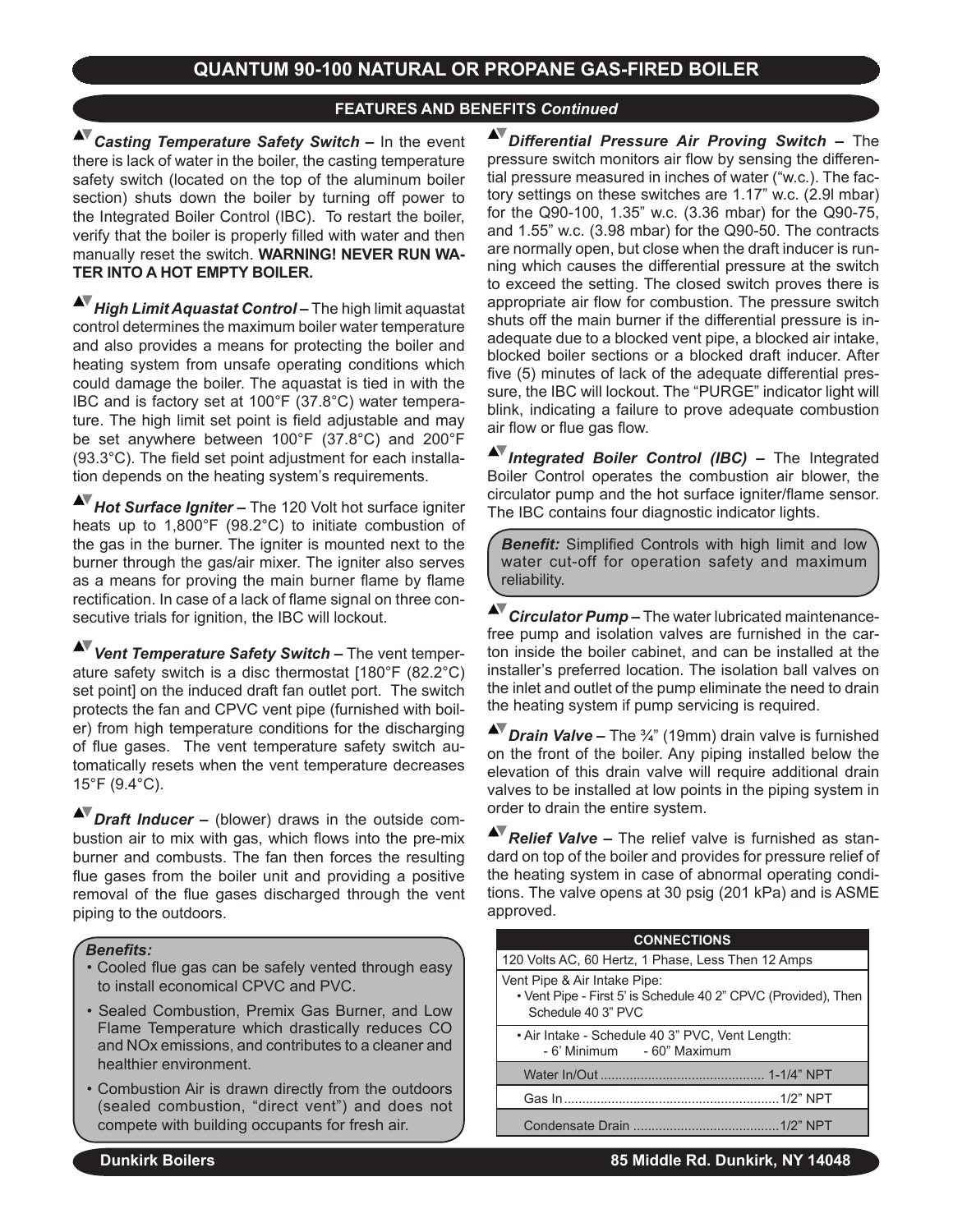# **BOILER RATINGS & CAPACITIES**



| SEA LEVEL THROUGH 2,000 FEET (609.6 m) ELEVATION SPECIFICATIONS<br><b>Gas Fired Hot Water Boiler</b> |                |               |                |  |
|------------------------------------------------------------------------------------------------------|----------------|---------------|----------------|--|
| <b>Model No. (Natural and</b><br><b>Propane Gases)</b>                                               | Q90-50         | Q90-75        | Q90-100        |  |
| $Input - But (KW)$                                                                                   | 50,000 (14.7)  | 75,000 (22.0) | 100,000 (29.3) |  |
| Heating Capacity - Btuh (KW)                                                                         | 45,000 (13.2)  | 68,000 (19.9) | 90,000 (26.4)  |  |
| $\eta$ Net I=B=R Btuh (KW)                                                                           | 39,000 (11.4)  | 59,000 (17.3) | 78,000 (22.9)  |  |
| $2)$ AFUE                                                                                            | 90%            |               |                |  |
| Number of Boiler Sections                                                                            | 2              |               |                |  |
| <b>Boiler Capacity</b><br>$-$ US Gallons $(L)$                                                       | 2.6(9.8)       |               |                |  |
| <sup>3)</sup> Flue Size Outlet Diameter<br>$-$ in. (mm)                                              | 2(50.8)        |               |                |  |
| Package Shipping Weight<br>$-$ lbs. (kg)                                                             | 220(3.1)       |               |                |  |
| Gas Piping Size IPS<br>$-$ in. (mm)                                                                  | 1/2(12.7)      |               |                |  |
| Supply & Return Connection<br>$NPT - in.$ (mm)                                                       | $1-1/4$ (31.8) |               |                |  |
| Drain Connection NPT<br>$-$ in. (mm)                                                                 | 3/4(19)        |               |                |  |

- *1) Net I=B=R ratings indicate the amount of remaining heat the boiler can provide to heat the radiation or terminal units under normal conditions and thermostatic control. Ratings are based on an allowance of 1.15 in Accordance with the piping and pickup factors shown in the I=B=R Standard as published by The Hydronics Institute, Inc. Selection of boiler size should be based on "Net I=B=R Rating" being equal to or greater than the calculated heat loss of the building.*
- *2) AFUE (Annual Fuel Utilization Efficiency) and Heating Capacity is based on the Department of Energy's test procedure.*
- *3) Maximum allowable length of vent and intake pipe is 20' (6.1 m) each of 2" (50.8 mm) PVC with 4 ells or 100' (30.5 m) each of 3" (76.2 mm) PVC with 4 ells for Models Q90- 75 and Q90-50.*

*Maximum allowable length of vent and intake pipe is 15' (4.6 m) each of 2" (50.8 mm) PVC with 4 ells of 80' each (24.4 m) of 3" (76.2 mm) PVC with 4 ells for Model Q90- 100.*

*The first 5' (1.5 m) run on the vent pipe will be 2" (50.8 mm) CPVC (furnished).*

**Quantum 90-100 Natural or Propane Gas-Fired Boiler www.dunkirk.com**